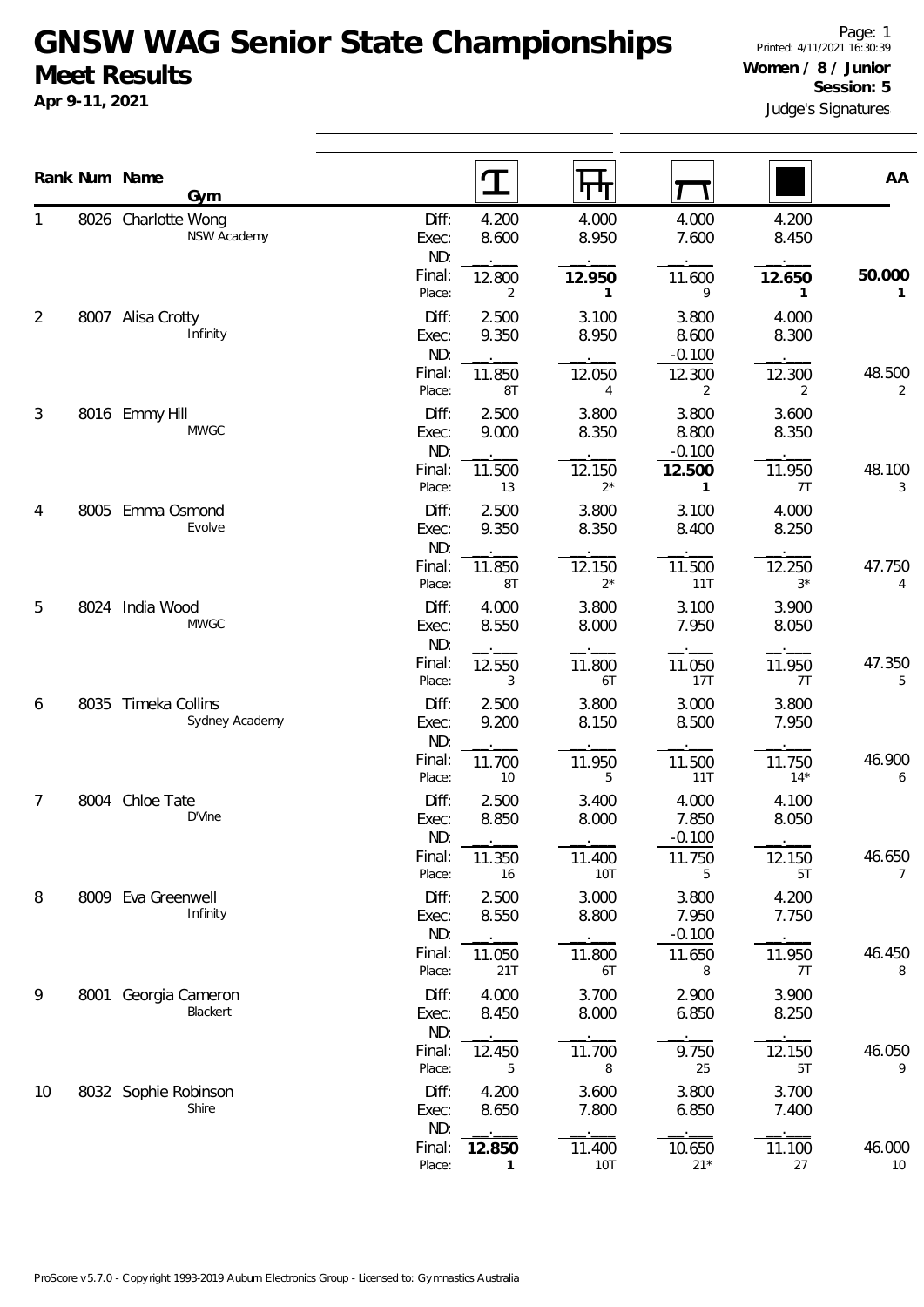|     |      | Rank Num Name<br>Gym                  |                       | ′               | पग                   |                            |                      | AA                   |
|-----|------|---------------------------------------|-----------------------|-----------------|----------------------|----------------------------|----------------------|----------------------|
| 11  |      | 8033 Kaylee Aspin<br>Sydney Academy   | Diff:<br>Exec:<br>ND: | 2.500<br>8.900  | 3.200<br>8.000       | 3.200<br>8.200             | 3.900<br>7.800       |                      |
|     |      |                                       | Final:<br>Place:      | 11.400<br>15    | 11.200<br><b>14T</b> | 11.400<br>13               | 11.700<br>17         | 45.700<br>11         |
| 12  |      | 8017 Madison Lee<br><b>MWGC</b>       | Diff:<br>Exec:<br>ND: | 2.500<br>8.450  | 3.700<br>7.600       | 3.100<br>8.600             | 3.500<br>8.150       |                      |
|     |      |                                       | Final:<br>Place:      | 10.950<br>25T   | 11.300<br>12T        | 11.700<br>6T               | 11.650<br>$18*$      | 45.600<br>12         |
| 13  |      | 8037 Jaymi Mills<br>Sydney Academy    | Diff:<br>Exec:<br>ND: | 2.500<br>8.650  | 3.300<br>8.000       | 3.700<br>7.550             | 3.900<br>7.900       |                      |
|     |      |                                       | Final:<br>Place:      | 11.150<br>$17*$ | 11.300<br>12T        | 11.250<br>15               | 11.800<br>12T        | 45.500<br>13         |
| 14  |      | 8023 Zoe Waddilove<br><b>MWGC</b>     | Diff:<br>Exec:<br>ND: | 2.500<br>8.650  | 3.300<br>7.200       | 3.500<br>8.500             | 3.800<br>8.000       |                      |
|     |      |                                       | Final:<br>Place:      | 11.150<br>17T   | 10.500<br>19         | 12.000<br>3T               | 11.800<br>12T        | 45.450<br>14         |
| 15  |      | 8013 Meile Alcazar<br><b>MWGC</b>     | Diff:<br>Exec:<br>ND: | 2.500<br>8.550  | 3.800<br>7.700       | 3.500<br>8.050             | 3.500<br>7.650       |                      |
|     |      |                                       | Final:<br>Place:      | 11.050<br>21T   | 11.500<br>9          | 11.550<br>10               | 11.150<br>$23*$      | 45.250<br>15         |
| 16T |      | 8036 Farida Elbakry<br>Sydney Academy | Diff:<br>Exec:<br>ND: | 2.500<br>9.450  | 2.600<br>8.500       | 2.800<br>7.300             | 3.600<br>8.050       |                      |
|     |      |                                       | Final:<br>Place:      | 11.950<br>7     | 11.100<br>16         | 10.100<br>24               | 11.650<br><b>18T</b> | 44.800<br><b>16T</b> |
| 16T |      | 8008 Jess Erni<br>Infinity            | Diff:<br>Exec:<br>ND: | 2.500<br>8.400  | 3.000<br>8.200       | 3.800<br>7.250<br>$-0.100$ | 3.800<br>7.950       |                      |
|     |      |                                       | Final:<br>Place:      | 10.900<br>$27*$ | 11.200<br><b>14T</b> | 10.950<br>19               | 11.750<br>$14*$      | 44.800<br><b>16T</b> |
| 18  |      | 8034 Zara Chedid<br>Sydney Academy    | Diff:<br>Exec:<br>ND: | 2.500<br>9.100  | 2.100<br>7.850       | 3.700<br>7.650             | 3.600<br>8.250       |                      |
|     |      |                                       | Final:<br>Place:      | 11.600<br>11    | 9.950<br>23          | 11.350<br>14               | 11.850<br>10T        | 44.750<br>18         |
| 19  |      | 8002 Mavie Ngapoula<br>Bunnerong      | Diff:<br>Exec:<br>ND: | 4.000<br>8.500  | 2.500<br>7.100       | 3.000<br>8.050             | 4.100<br>7.200       |                      |
|     |      |                                       | Final:<br>Place:      | 12.500<br>4     | 9.600<br>24          | 11.050<br>17T              | 11.300<br>22         | 44.450<br>19         |
| 20T | 8021 | Lola Stephenson<br><b>MWGC</b>        | Diff:<br>Exec:<br>ND: | 2.500<br>8.200  | 3.700<br>6.350       | 3.200<br>8.800             | 3.500<br>8.150       |                      |
|     |      |                                       | Final:<br>Place:      | 10.700<br>29    | 10.050<br>22         | 12.000<br>3T               | 11.650<br>$18*$      | 44.400<br><b>20T</b> |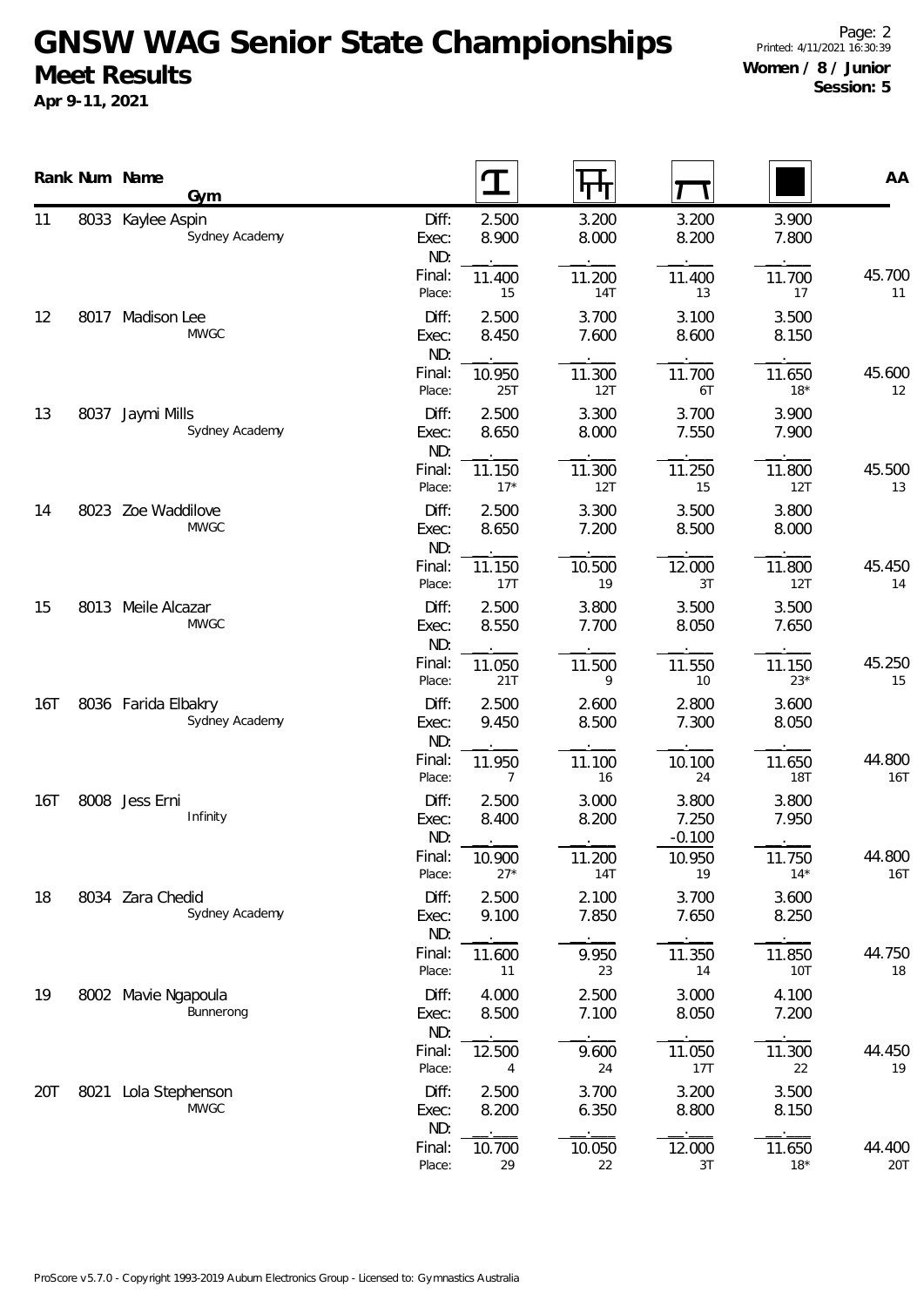|     |      | Rank Num Name<br>Gym                     |                       | I               | पाण                        |                            |                      | AA                   |
|-----|------|------------------------------------------|-----------------------|-----------------|----------------------------|----------------------------|----------------------|----------------------|
| 20T |      | 8006 Cleo Sciberras<br>Evolve            | Diff:<br>Exec:<br>ND: | 2.500<br>8.650  | 1.700<br>8.450             | 3.000<br>8.700             | 3.800<br>7.600       |                      |
|     |      |                                          | Final:<br>Place:      | 11.150<br>$17*$ | 10.150<br>21               | 11.700<br>6T               | 11.400<br>21         | 44.400<br><b>20T</b> |
| 22  |      | 8012 Kara Tobey<br>JX Elite              | Diff:<br>Exec:<br>ND: | 4.000<br>8.400  | 2.600<br>8.300             | 2.700<br>6.400             | 3.600<br>8.150       |                      |
|     |      |                                          | Final:<br>Place:      | 12.400<br>6     | 10.900<br>17               | 9.100<br>27                | 11.750<br><b>14T</b> | 44.150<br>22         |
| 23  |      | 8038 Chelsea Nguyen<br>Sydney Gymnastics | Diff:<br>Exec:<br>ND: | 2.500<br>8.500  | 2.500<br>8.050             | 3.800<br>6.850             | 4.000<br>7.150       |                      |
|     |      |                                          | Final:<br>Place:      | 11.000<br>23T   | 10.550<br>18               | 10.650<br>$21*$            | 11.150<br>23T        | 43.350<br>23         |
| 24  |      | 8029 Chloe Holmes<br>PLC                 | Diff:<br>Exec:<br>ND: | 2.500<br>8.600  | 2.200<br>6.350             | 3.900<br>7.200             | 4.000<br>8.250       |                      |
|     |      |                                          | Final:<br>Place:      | 11.100<br>20    | 8.550<br>29T               | 11.100<br>16               | 12.250<br>$3^*$      | 43.000<br>24         |
| 25  | 8031 | Izobelle Louison-Roe<br>Shire            | Diff:<br>Exec:<br>ND: | 2.500<br>9.050  | 2.600<br>8.150<br>$-2.000$ | 3.400<br>6.150             | 4.100<br>7.750       |                      |
|     |      |                                          | Final:<br>Place:      | 11.550<br>12    | 8.750<br>27                | 9.550<br>26                | 11.850<br>10T        | 41.700<br>25         |
| 26  | 8030 | Mia Johnson<br><b>PLC</b>                | Diff:<br>Exec:<br>ND: | 2.500<br>8.950  | 1.600<br>7.200             | 3.400<br>7.500<br>$-0.100$ | 3.600<br>6.850       |                      |
|     |      |                                          | Final:<br>Place:      | 11.450<br>14    | 8.800<br>26                | 10.800<br>20               | 10.450<br>30         | 41.500<br>26         |
| 27  |      | 8039 Isabella Wu<br>Sydney Gymnastics    | Diff:<br>Exec:<br>ND: | 2.500<br>8.400  | 2.400<br>7.950             | 3.500<br>5.400             | 3.700<br>7.450       |                      |
|     |      |                                          | Final:<br>Place:      | 10.900<br>$27*$ | 10.350<br>20               | 8.900<br>29                | 11.150<br>23T        | 41.300<br>27         |
| 28  |      | 8019 Emma Morris<br><b>MWGC</b>          | Diff:<br>Exec:<br>ND: | 2.500<br>8.450  | 2.300<br>6.250             | 3.500<br>7.100             | 2.800<br>7.550       |                      |
|     |      |                                          | Final:<br>Place:      | 10.950<br>25T   | 8.550<br>29T               | 10.600<br>23               | 10.350<br>31         | 40.450<br>28         |
| 29  |      | 8014 Riley Allsop<br><b>MWGC</b>         | Diff:<br>Exec:<br>ND: | 2.500<br>8.150  | 3.100<br>5.550             | 2.800<br>6.200             | 3.500<br>7.650       |                      |
|     |      |                                          | Final:<br>Place:      | 10.650<br>30    | 8.650<br>28                | 9.000<br>28                | 11.150<br>$23*$      | 39.450<br>29         |
| 30  |      | 8003 Lily Honeysett<br>Castle Hill       | Diff:<br>Exec:<br>ND: | 2.500<br>8.500  | 2.000<br>6.850             | 2.300<br>5.900             | 3.600<br>7.000       |                      |
|     |      |                                          | Final:<br>Place:      | 11.000<br>23T   | 8.850<br>25                | 8.200<br>30                | 10.600<br>29         | 38.650<br>$30\,$     |